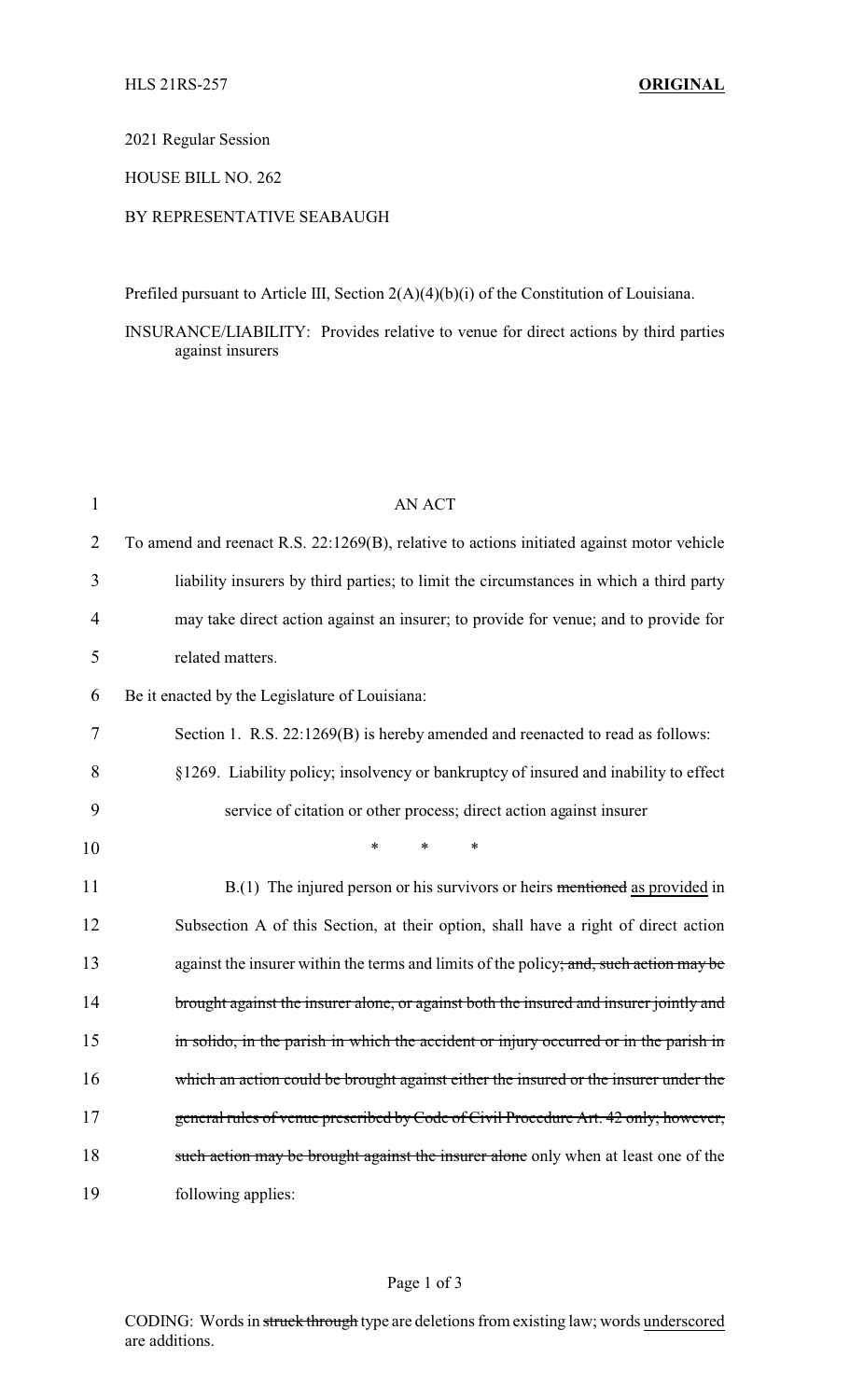| $\mathbf{1}$   | The insured has been adjudged bankrupt by a court of competent<br>(a)                           |
|----------------|-------------------------------------------------------------------------------------------------|
| 2              | jurisdiction or when proceedings to adjudge an insured bankrupt have been                       |
| 3              | commenced before a court of competent jurisdiction.                                             |
| $\overline{4}$ | (b) The insured is insolvent.                                                                   |
| 5              | (c) Service of citation or other process cannot be made on the insured.                         |
| 6              | (d) When the cause of action is for damages as a result of an offense or                        |
| 7              | quasi-offense between children and their parents or between married persons.                    |
| 8              | (e) When the insurer is an uninsured motorist carrier.                                          |
| 9              | (f) The insured is deceased.                                                                    |
| 10             | (2) Such action may be brought against the insurer alone, or against both the                   |
| 11             | insured and the insurer jointly and in solido, in the parish in which the accident or           |
| 12             | injury occurred or in the parish in which an action could be brought against either the         |
| 13             | insured or the insurer under the general rules of venue prescribed by Code of Civil             |
| 14             | Procedure Art. 42 only.                                                                         |
| 15             | $\left(\frac{2}{2}\right)$ This right of direct action shall exist whether or not the policy of |
| 16             | insurance sued upon was written or delivered in the state of Louisiana and whether              |
| 17             | or not such policy contains a provision forbidding such direct action, provided the             |
| 18             | accident or injury occurred within the state of Louisiana. Nothing contained in this            |
| 19             | Section shall be construed to affect the provisions of the policy or contract if such           |
| 20             | provisions are not in violation of the laws of this state.                                      |
| 21             | ∗<br>∗<br>∗                                                                                     |

## DIGEST

The digest printed below was prepared by House Legislative Services. It constitutes no part of the legislative instrument. The keyword, one-liner, abstract, and digest do not constitute part of the law or proof or indicia of legislative intent. [R.S. 1:13(B) and 24:177(E)]

| HB 262 Original | 2021 Regular Session | Seabaugh |
|-----------------|----------------------|----------|
|                 |                      |          |

**Abstract:** Restructures venue provisions for direct actions of third parties against insurers.

Present law (R.S. 22:1269) provides that an injured third party has the right to take direct legal action against the insurer if that right is provided within the terms and limits of the policy. The third party has the right to sue both the insurer and the insured jointly and in solido, or he may sue the insurer alone if at least one of the following circumstances apply: